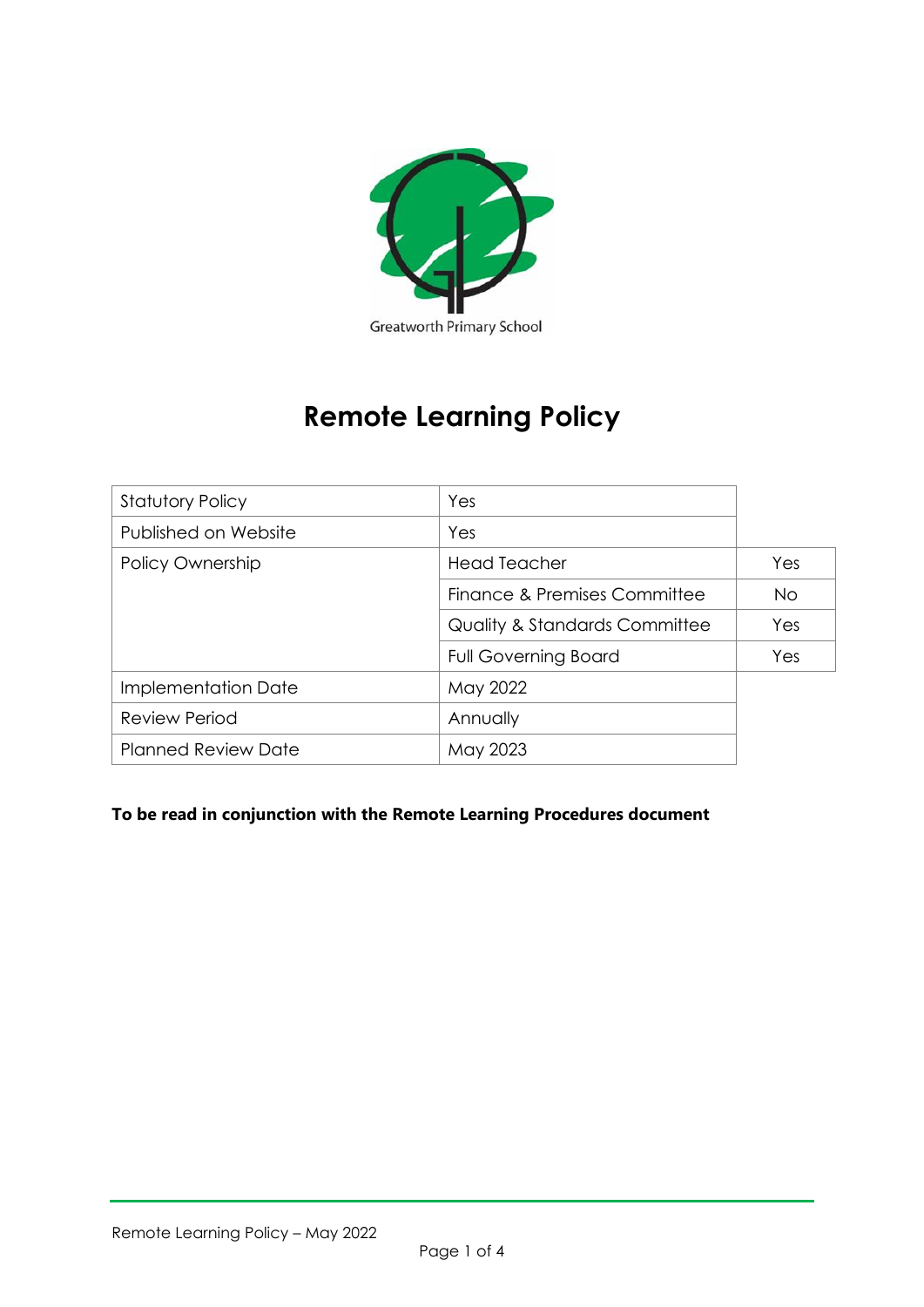

## **Introduction**

In the event of any long term closure, staff at Greatworth Primary School will provide education and support to our children using remote learning. All learning will be conducted using the Class Blogs (accessed via the website) and Office 365. This will allow staff to keep in daily contact in a professional and confidential manner with their class. Teachers will be able to schedule learning in a manner that does not overwhelm our children. Teaching and learning can be tailored, changed and updated as time progresses, allowing for replication of classroom activity to the best of our ability. In all communications we will prioritise the wellbeing of our children.

### **Flexibility of Learning**

We realise that the circumstances that cause our school to close will affect families in a number of ways. In our planning and expectations, we are aware of the need for flexibility from all sides.

- parents may be trying to work from home so access to technology as a family may be limited
- parents may have two or more children trying to access technology and need to prioritise the needs of young people studying towards GCSE/A Level accreditation
- teachers may be trying to manage their home situation and the learning of their own children
- systems may not always function as they should
- an understanding of, and willingness to adapt to, these difficulties on all sides is essential for success.

#### **Expectation Management**

We believe that it is in the best interests of our children that we continue to provide structured support to the best of our ability. Bearing in mind the need for flexibility, we do expect that the work children engage in during a period of closure will be part of our current planning and so **cannot be considered as optional**. Children and parents should consider the arrangements as set out in this document as highly recommended.

#### **Teaching Staff will:**

- try to match the work to your child's abilities wherever possible, sometimes this will prove to be difficult as teachers often give additional support to pupils during a lesson
- be completing professional learning task so will not always be able to respond immediately to pupils
- share teaching and activities with their class through the class blogs and Office 365 Teams apps
- continue teaching in line with current, extensive planning that is already in place throughout the school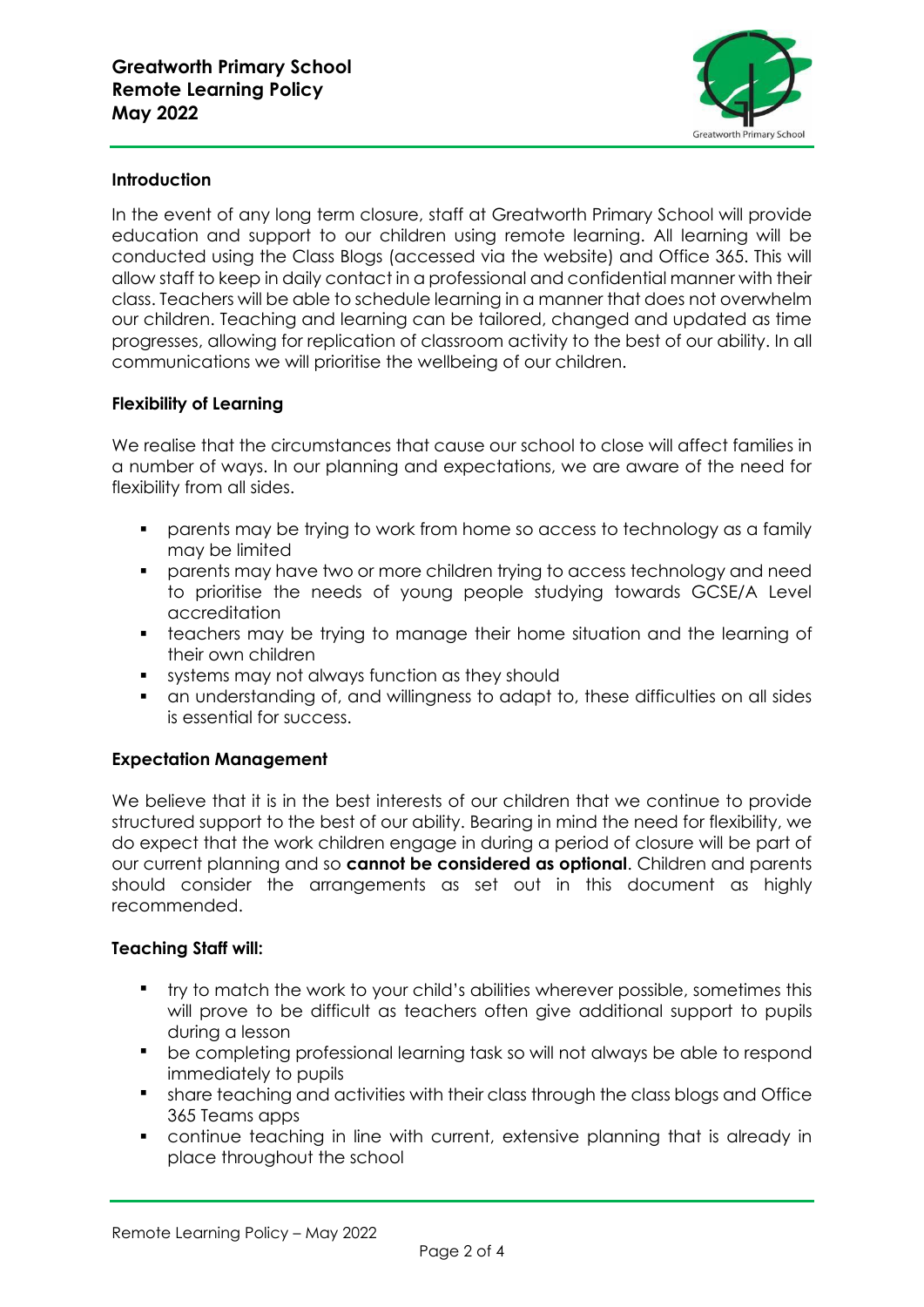

- accept the fact that learning remotely will be more difficult, so tasks will be set in smaller steps to allow for this
- Keep in contact with children through Parentmail, Class blog and Office 365 Teams apps only
- reply to messages, set work and give feedback on activities during the normal teaching hours 9.00 am - 3pm
- allow flexibility in the completion of activities, understanding that the circumstances leading to our closure will affect families in a number of ways
- **•** take regular breaks away from the computer or iPad to engage in other professional duties as much as circumstances allow e.g. Policy Development
- if unwell themselves, be covered by another staff member for the sharing of activities
- follow up of messages on the Office 365 Teams apps during this time will not be undertaken until the teacher is fit to work

## **Children will:**

- need to take regular breaks, get fresh air, exercise and maintain a reasonable balance between online engagement and offline activities
- only send messages and queries that are in relation to tasks set by the teacher or in response to questions the teacher may ask them directly
- only access the material shared by their teacher and ask for parental permission to use technology for anything beyond that
- read daily, either independently or with an adult

## **Parents will:**

- support their child's learning to the best of their ability
- encourage their child to access and engage with Class blog or Office 365 Teams posts from their teacher
- **•** refrain from screenshotting or copying any information, messages or posts to share on social media or any other platform outside of the class blog or Office Team 365 apps
- know they can continue to contact their class teacher as normal through the class blog or Office 365 Teams apps if they require support of any kind
- check their child's completed work each day and encourage the progress that is being made
- be mindful of mental well-being of both themselves and their child and encourage their child to take regular breaks, play games, get fresh air and relax

## **Safeguarding**

Please refer to Child Protection and Safeguarding Policy.